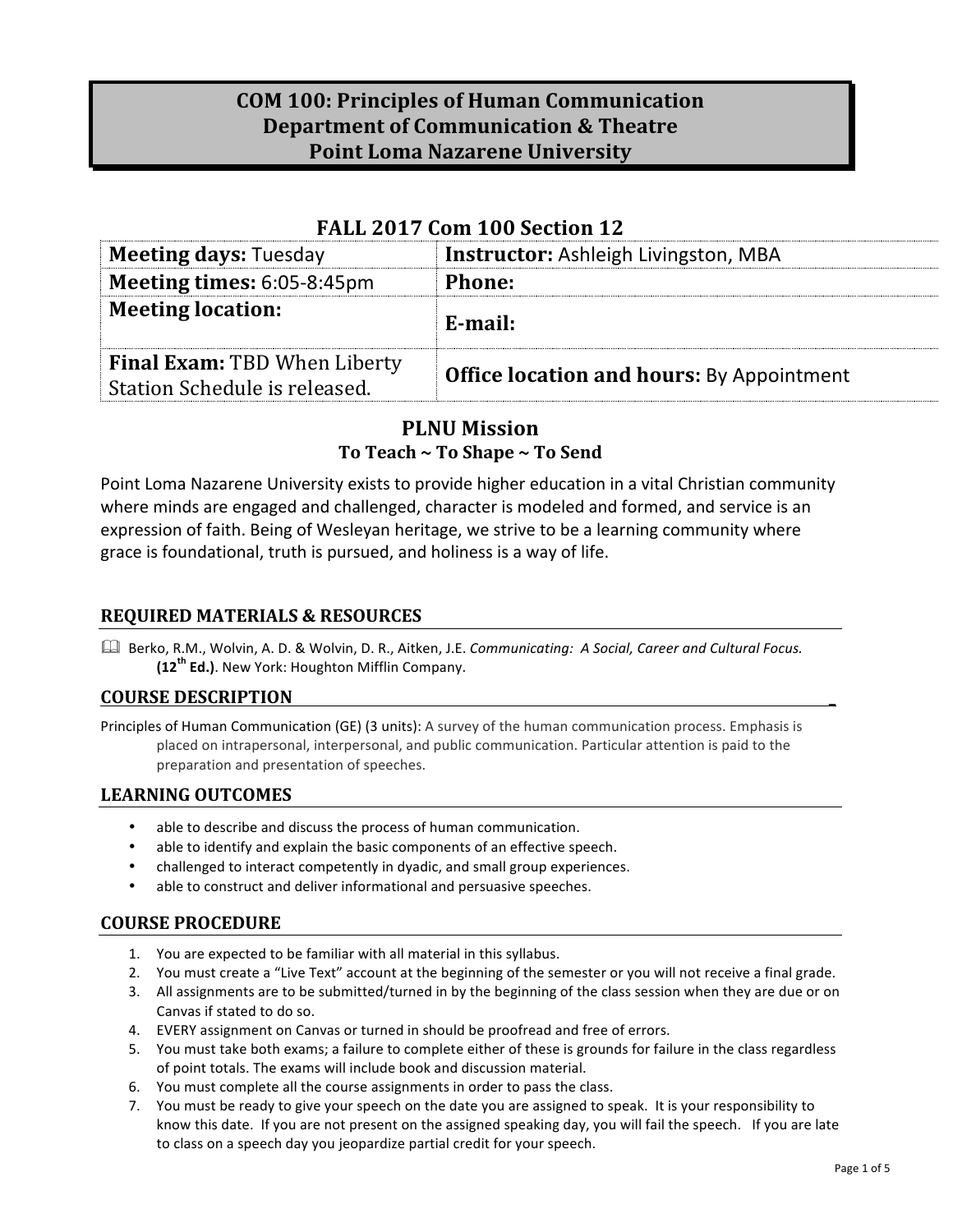- 8. Each student is required to dress PROFESSIONALLY when presenting speeches.
- 9. Each student must be PRESENT for their fellow classmates' speeches and provide feedback as assigned.
- 10. Each speech will be evaluated based on several criteria. Grading is both subjective and objective.

#### **CLASS ASSIGNMENTS & COURSE SCHEDULE**

- 1. There are three (3) speaking assignments required for this course: Two are individual and one may be a group speech.
- 2. There is a minimum of one written assignment requirement for this course.
- 3. A midterm and final (cumulative) exam will be given.
- 4. Additional assignments will be customized by your instructor.
- 5. See separate document for assignment details & schedule.

### **STUDENT RESPONSIBILITY**

It is the student's responsibility to maintain his/her class schedule. Should the need arise to drop this course (personal emergencies, poor performance, etc.), the student has the responsibility to follow through (provided the drop date meets the stated calendar deadline established by the university), not the instructor. Simply ceasing to attend this course or failing to follow through to arrange for a change of registration (drop/add) may easily result in a grade of F on the official transcript.

## **ATTENDANCE AND PARTICIPATION**

Regular and punctual attendance at all classes is considered essential to optimum academic achievement. You are expected to attend each class session. It is recognized that many of you have outside commitments to the university; these are considered excused, but must be cleared with the instructor PRIOR to the absence and written documentation presented, including sports. If you are absent from more than 10 percent of class meetings, I have the option of filing a written report which may result in de-enrollment. If the absences exceed 20 percent, you may be de-enrolled without notice. If the date of de-enrollment is past the last date to withdraw from a class, you will be assigned a grade of W or WF consistent with university policy in the grading section of the catalog. See Academic Policies in the undergrad student catalog. Furthermore, if you are absent from your classmates speeches points will be deducted from your own speech.

## **FINAL EXAMINATION POLICY**

Successful completion of this class requires taking the final examination on its scheduled day. The final examination schedule is posted on the Class Schedules site.

#### **USE OF TECHNOLOGY**

Point Loma Nazarene University encourages the use of technology for learning, communication, and collaboration. However, cell phones must be turned off before class begins. Laptops, tablets and all other electronic devices cannot be used during lecture/discussion without permission by the instructor.

## **PLNU COPYRIGHT POLICY**

Point Loma Nazarene University, as a non-profit educational institution, is entitled by law to use materials protected by the US Copyright Act for classroom education. Any use of those materials outside the class may violate the law.

## **ACADEMIC DISHONESTY**

Students should demonstrate academic honesty by doing original work and by giving appropriate credit to the ideas of others. As stated in the university catalog, "Academic dishonesty is the act of presenting information, ideas, and/or concepts as one's own when in reality they are the results of another person's creativity and effort. Such acts include plagiarism, copying of class assignments, and copying or other fraudulent behavior on examinations. A faculty member who believes a situation involving academic dishonesty has been detected may assign a failing grade for a) that particular assignment or examination, and/or b) the course." See Academic Policies in the undergrad student catalog.

## **ACADEMIC ACCOMMODATIONS**

While all students are expected to meet the minimum academic standards for completion of this course as established by the instructor, students with disabilities may require academic accommodations. At Point Loma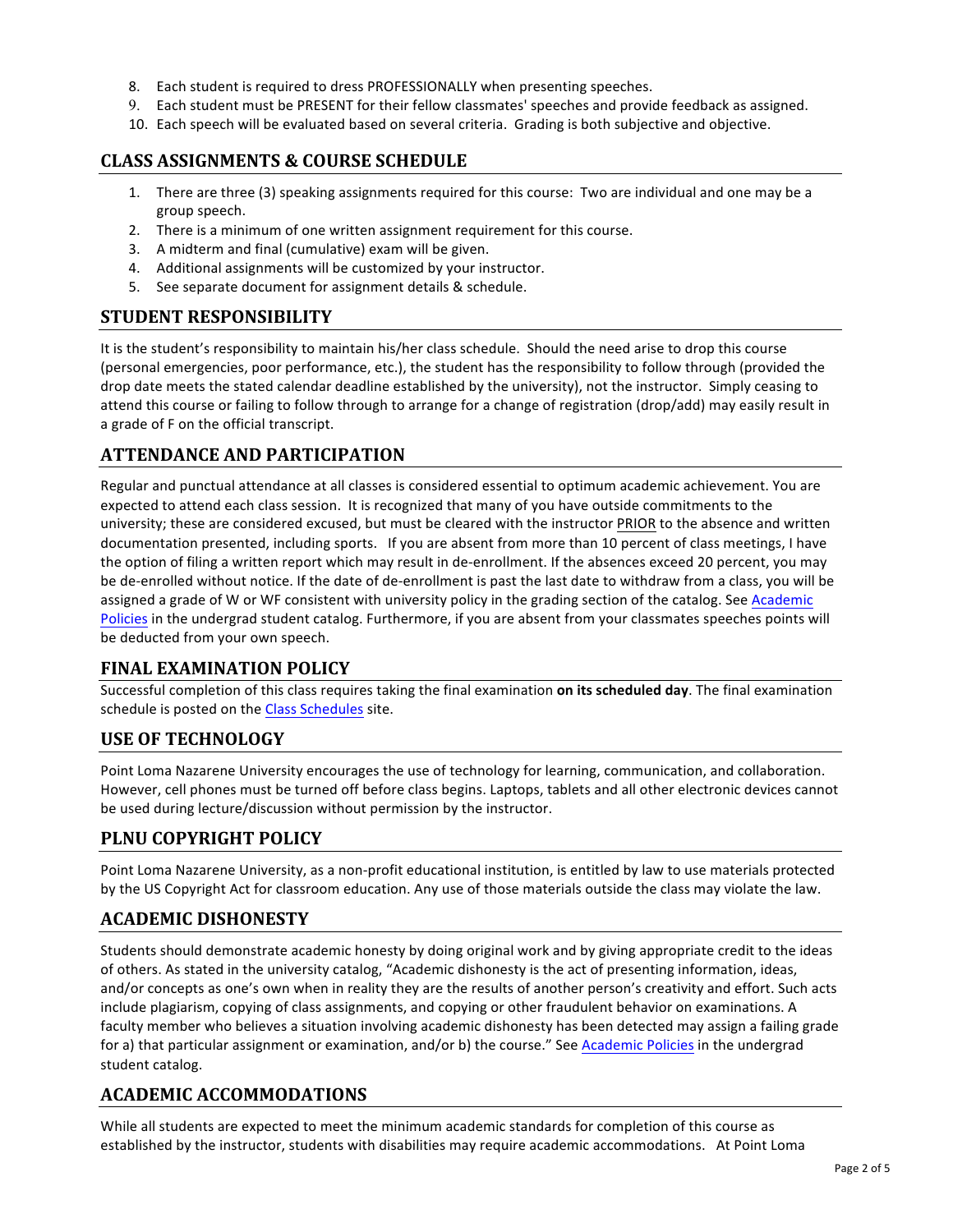Nazarene University, students requesting academic accommodations must file documentation with the Disability Resource Center (DRC), located in the Bond Academic Center. Once the student files documentation, the Disability Resource Center will contact the student's instructors and provide written recommendations for reasonable and appropriate accommodations to meet the individual learning needs of the student. This policy assists the University in its commitment to full compliance with Section 504 of the Rehabilitation Act of 1973, the Americans with Disabilities (ADA) Act of 1990, and ADA Amendments Act of 2008, all of which prohibit discrimination against students with disabilities and guarantees all qualified students equal access to and benefits of PLNU programs and activities.

# **FERPA POLICY**

In compliance with federal law, neither PLNU student ID nor social security number will be used in publicly posted grades or returned sets of assignments without student written permission. This class will meet the federal requirements by (each faculty member choose one strategy to use: distributing all grades and papers individually; requesting and filing written student permission; or assigning each student a unique class ID number not identifiable on the alphabetic roster.). Also in compliance with FERPA, you will be the only person given information about your progress in this class unless you have designated others to receive it in the "Information Release" section of the student portal. See Policy Statements in the undergrad student catalog.

# **CLASS EXPECTATIONS**

- $\checkmark$  **SYLLABUS:** You are responsible for the due dates stated in the schedule. If changes to the syllabus are given verbally in class, any student absent on that day is responsible for getting the changes.
- $\checkmark$  **WORK:** All work is to be completed to the best of the student's abilities prior to the due date and submitted on time. No late work will be accepted with the exception of circumstances beyond the student's control, i.e. extreme illness or bereavement. If you know you will not be in class, it is your responsibility to inform me as soon as possible so that you may turn in your work prior to the missed class session. If absent without prior arrangement on the day of a quiz, midterm, final, or speech, the student will not be able to make up the missed assignment. All written work completed outside of class must be typed and double-spaced. Assignments to be submitted on Canvas are indicated in class. Please bring a pen or pencil and paper, as well as your textbook.
- $\checkmark$  **COMMUNICATION:** Please check your Point Loma email and Canvas regularly. These are the primary ways that I will be contacting you or posting important course announcements. You are responsible for any changes to assignments that are sent through the pointloma.edu address. Allow up to 48 hours for a response from me (I have another job outside the university, so I am not joined at the hip to my PLNU account.) If you have not received a response within 48 hours, please follow up with me via mobile.

# **ASSIGNMENTS**

**SPEECHES—60% of Grade:** Students will prepare three formal speeches throughout the semester on topics of their choosing. The first speech will be a group presentation on course material in front of the class. The second speech is the informative speech about some aspect or area of interest in the student's life. The third will be a persuasive/argumentative speech. Students MUST create a digital presentation for the group speech. Acceptable formats for digital presentations include: PowerPoint and Keynote, or you can use free Internet-based presentation software such as Google Drive, or Prezi.com. Students MUST dress professionally when giving formal speeches.

MIDTERM & FINAL-20% of Grade: The midterm and final will be comprehensive exams. The format for these will be multiple choice, short answer, and essay. Anything covered in class or in the assigned reading is possible to appear on these assessments. Please see the daily schedule below for dates and times.

**PARTICIPATION & ATTENDANCE- 20% of Grade:** Because this class only meets once a week, attendance and participation are measured through points for daily activities in and outside the classroom. Attendance is expected and is, therefore, a significant part of your grade. Excused absences (University-sponsored sports, forensics or other activities) need to be brought to my attention in writing before the day(s) you will be absent. Participation and attendance will be awarded through points given through daily quizzes, assignments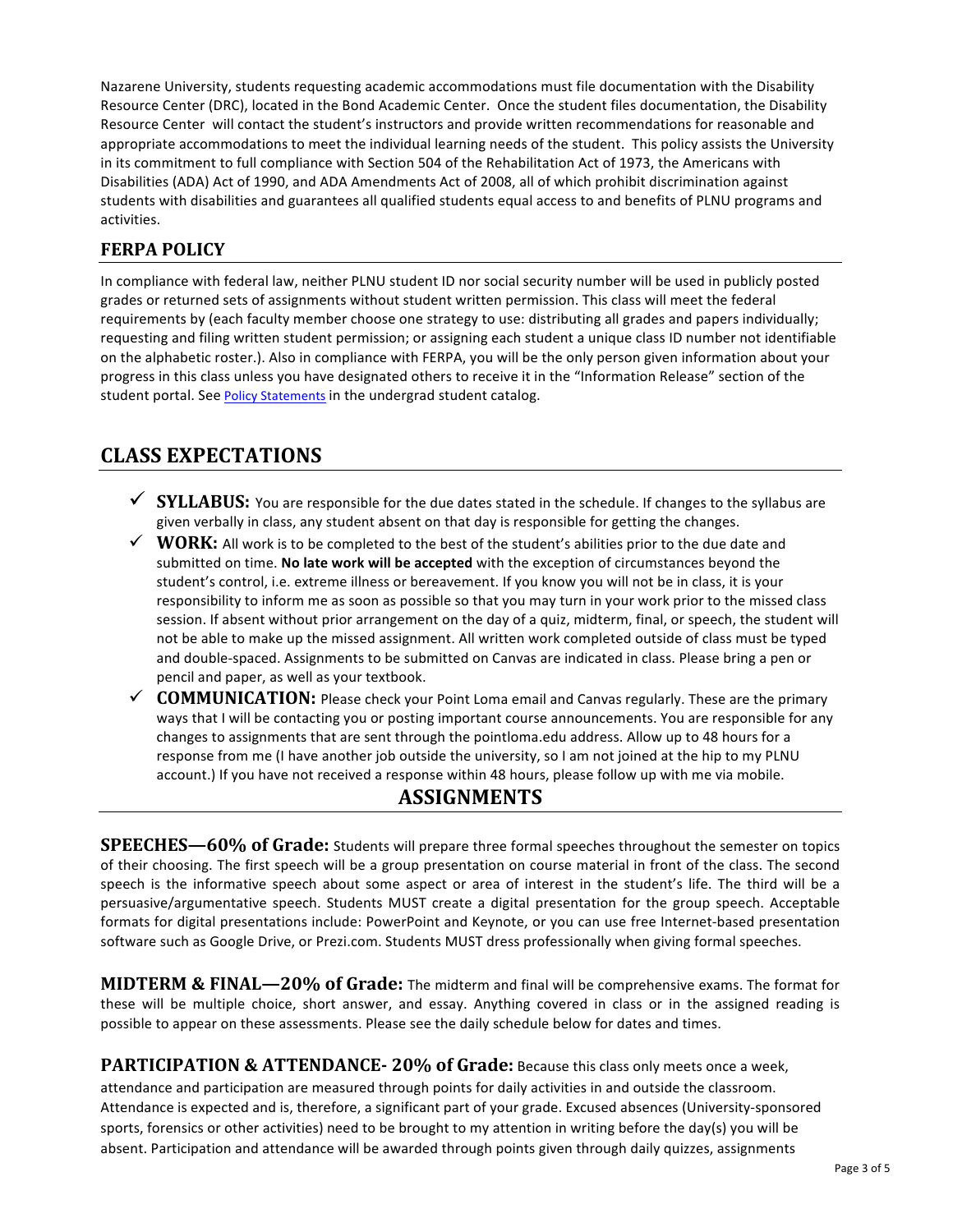posted on Canvas for class discussion, and assignments brought to class when attended. If you show up in person and online and participate, the points will show for this portion of the class.

# **GRADING**

#### **60% Speeches (20% Each) 20 % Midterm & Final (10% Each) 20% Participation & Attendance**

|                            | <b>ASSESSMENT &amp; GRADING</b> |          |                       | <b>COURSE PERCENTAGE</b> |  |
|----------------------------|---------------------------------|----------|-----------------------|--------------------------|--|
| Grade Scale (% to Letter): |                                 |          |                       |                          |  |
| 93-100                     | Α                               | 73-76    |                       |                          |  |
| 90-92                      | А-                              | 70-72    |                       |                          |  |
| 87-89                      | $B+$                            | 67-69    | D+                    |                          |  |
| 83-86                      | B                               | 63-66    | D                     |                          |  |
| 80-82                      | $B -$                           | 60-62    | D                     |                          |  |
| 77-79                      | C+                              | $0 - 59$ |                       |                          |  |
|                            |                                 |          | <b>CLASS SCHEDULE</b> |                          |  |

(subject to change at the instructor's discretion)

| Date  | <b>In Class</b>                            | <b>Required Reading</b> | <b>Due</b>                     |
|-------|--------------------------------------------|-------------------------|--------------------------------|
| 9/5   | Introduction to Class,                     |                         | Login to Canvas and respond    |
|       | Overview of Syllabus and                   |                         | to what I post.                |
|       | <b>Expectations, Nonverbal</b><br>Exercise |                         |                                |
| 9/12  | Review 3 Different Types of                | Canvas & Syllabus       | Group & Topics Decided by      |
|       | Speeches, Rubrics, & Choose                |                         | End of Class.                  |
|       | Groups.                                    |                         | Groups 1 & 2 For Speeches.     |
|       | Video Yourself Activity                    |                         |                                |
| 9/19  | Planning the Message: Speech               | Chapter 11              | Informative & Persuasive       |
|       | Ch 10                                      |                         | Topics Decided by End of       |
|       | Ch11                                       |                         | Class                          |
| 9/26  | The Informative Speech                     | Chapter 13              | Bring your Informative Topic   |
|       | Ch 13                                      |                         | to Class & a Draft of Outline. |
| 10/3  | The Persuasive Speech                      | Chapter 15              | Bring your Persuasive Topic to |
|       | Ch 15                                      |                         | Class & a Draft of Outline     |
|       |                                            |                         |                                |
| 10/10 | Group Presentations of                     | Chapters 1 & 2          |                                |
|       | Chapters 1 & 2                             |                         |                                |
|       |                                            |                         |                                |
| 10/17 | <b>Group Presentations of</b>              | Chapters 3 & 4          | Final Informative Outline Due  |
|       | Chapters 3 & 4                             |                         |                                |
|       |                                            |                         |                                |
| 10/24 | Group Presentations of                     | Chapter 5 & 6           |                                |
|       | Chapter 5                                  |                         |                                |
|       | Chapter 6                                  |                         |                                |
|       |                                            |                         |                                |
|       |                                            |                         |                                |
| 10/31 | No Class: Take Home                        |                         |                                |
|       | Midterm Exam                               |                         |                                |
|       |                                            |                         |                                |